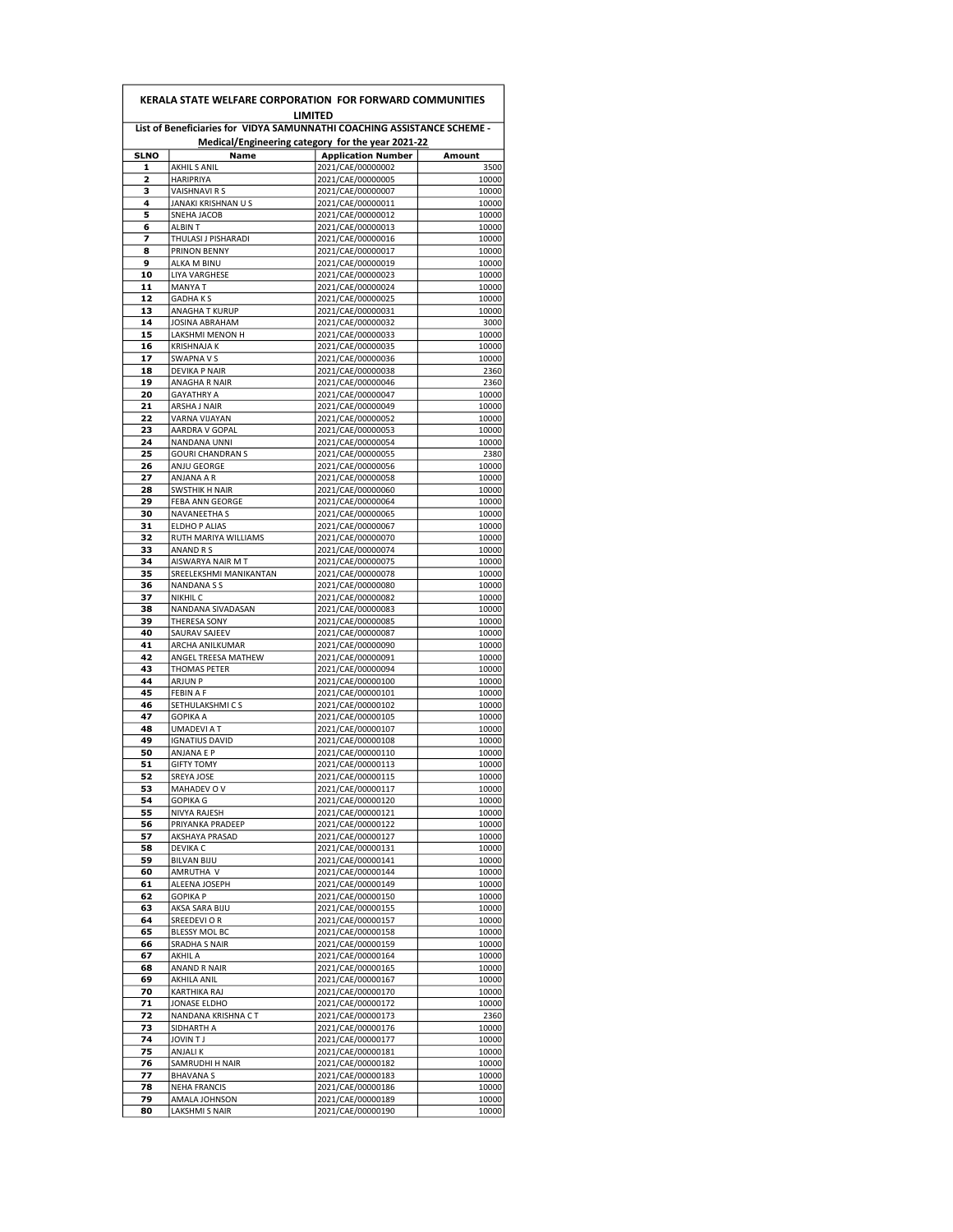| 81  | ANUSREE PILLAI R           | 2021/CAE/00000192 | 2360  |
|-----|----------------------------|-------------------|-------|
| 82  | <b>JOSMI JOSE</b>          | 2021/CAE/00000193 | 10000 |
| 83  | ANAGHA N NAIR              | 2021/CAE/00000194 | 10000 |
| 84  | ANOOP KRISHNA S            | 2021/CAE/00000198 | 10000 |
| 85  | SIVANI ANIL T              | 2021/CAE/00000199 | 10000 |
| 86  | ABHIJITH KRISHNA S         | 2021/CAE/00000203 | 10000 |
| 87  | <b>ADITHYAN S PILLAI</b>   | 2021/CAE/00000209 | 10000 |
| 88  | <b>DEVIKA V</b>            | 2021/CAE/00000210 | 10000 |
| 89  | <b>BHARATH KRISHNAN V</b>  | 2021/CAE/00000212 | 10000 |
| 90  | <b>RISHI SANKAR</b>        | 2021/CAE/00000215 | 10000 |
| 91  | <b>MONISHA E</b>           | 2021/CAE/00000216 | 10000 |
| 92  | AMAL DEV A                 | 2021/CAE/00000219 | 10000 |
| 93  | <b>ADITHYAN</b>            | 2021/CAE/00000220 | 10000 |
| 94  | ADITHYA JAYARAJ M          | 2021/CAE/00000223 | 10000 |
| 95  | <b>ADARSH MOHAN P</b>      | 2021/CAE/00000227 | 10000 |
| 96  |                            |                   | 10000 |
|     | ABHIJITH KRISHNA T R       | 2021/CAE/00000228 |       |
| 97  | ANJANA G S                 | 2021/CAE/00000230 | 10000 |
| 98  | ARYA S                     | 2021/CAE/00000231 | 10000 |
| 99  | <b>GOPIKA CHANDRAN J S</b> | 2021/CAE/00000234 | 10000 |
| 100 | NAVANEETH SURESH           | 2021/CAE/00000236 | 2360  |
| 101 | SANJANA SANTHOSH           | 2021/CAE/00000237 | 10000 |
| 102 | JYOTHIMOL SHAJU            | 2021/CAE/00000240 | 10000 |
| 103 | MARIYA VARGHESE            | 2021/CAE/00000244 | 10000 |
| 104 | <b>LINY ROY</b>            | 2021/CAE/00000245 | 10000 |
| 105 | POOJA V S                  | 2021/CAE/00000249 | 10000 |
| 106 | CLARA MINNU SEBASTIAN      | 2021/CAE/00000250 | 10000 |
| 107 | <b>ASHADEVIK</b>           | 2021/CAE/00000251 | 10000 |
| 108 | SHIBIJA B S                | 2021/CAE/00000252 | 2360  |
| 109 | ANUJA ANTONY               | 2021/CAE/00000253 | 10000 |
| 110 | ROSE LAWRENCE              | 2021/CAE/00000256 | 10000 |
| 111 | ATHULYA C K                | 2021/CAE/00000258 | 10000 |
| 112 | ARUNIMA A B                | 2021/CAE/00000260 | 10000 |
| 113 | AISWARYA VIJAY             |                   |       |
|     |                            | 2021/CAE/00000261 | 10000 |
| 114 | ARCHA SANTHOSH             | 2021/CAE/00000262 | 10000 |
| 115 | AMRITHA B S                | 2021/CAE/00000266 | 10000 |
| 116 | ANANYA MANIKANDAN          | 2021/CAE/00000267 | 10000 |
| 117 | <b>VIJINA V NAIR</b>       | 2021/CAE/00000270 | 10000 |
| 118 | <b>DEVAPRIYA S</b>         | 2021/CAE/00000272 | 10000 |
| 119 | SANGEETHA E I              | 2021/CAE/00000275 | 10000 |
| 120 | NIVEDHITHA                 | 2021/CAE/00000278 | 5000  |
| 121 | <b>GOPIKA S</b>            | 2021/CAE/00000279 | 10000 |
| 122 | ANNA SARA ABRAHAM          | 2021/CAE/00000280 | 10000 |
| 123 | ROSEMARY THOMAS NETTIKADAN | 2021/CAE/00000282 | 10000 |
| 124 | KAVITHA KRISHNAN K         | 2021/CAE/00000284 | 10000 |
| 125 | SANIYA JOSHY               | 2021/CAE/00000285 | 10000 |
| 126 | <b>TOM BENNY</b>           | 2021/CAE/00000288 | 10000 |
| 127 | ELIZABATH JAMES            | 2021/CAE/00000292 | 2360  |
|     |                            |                   |       |
| 128 | RAHUL AJITH                | 2021/CAE/00000299 | 2380  |
| 129 | S HARIKRISHNAN             | 2021/CAE/00000302 | 10000 |
| 130 | NIKHIL RAJ R               | 2021/CAE/00000305 | 10000 |
| 131 | SANDRA CS                  | 2021/CAE/00000306 | 10000 |
| 132 | KARTHIKA MOHAN S           | 2021/CAE/00000308 | 10000 |
| 133 | <b>ASWATHIKK</b>           | 2021/CAE/00000310 | 10000 |
| 134 | SHIJAN JOHNSON             | 2021/CAE/00000311 | 10000 |
| 135 | ARUN CHANDRAN R P          | 2021/CAE/00000313 | 10000 |
| 136 | <b>ARYA THULASI</b>        | 2021/CAE/00000316 | 10000 |
| 137 | ANJANA N                   | 2021/CAE/00000317 | 10000 |
| 138 | ANANTHUNK                  | 2021/CAE/00000318 | 10000 |
| 139 | DEEPU UNNI                 | 2021/CAE/00000319 | 10000 |
| 140 | AKSA RAJU                  | 2021/CAE/00000320 | 10000 |
| 141 | JAYADEV D J                | 2021/CAE/00000321 | 10000 |
| 142 | ANUJA SAJEEV               | 2021/CAE/00000324 | 10000 |
| 143 | AARATHY V V                | 2021/CAE/00000328 | 10000 |
|     | AVANTHIKA LEKSHMI          | 2021/CAE/00000334 | 10000 |
| 144 |                            |                   |       |
| 145 | LYDIA KLARA SIMON          | 2021/CAE/00000335 | 10000 |
| 146 | ALEENA R DAVIS             | 2021/CAE/00000336 | 10000 |
| 147 | SANTHWANA ANIL             | 2021/CAE/00000337 | 10000 |
| 148 | <b>VIJITH KRISHNAN</b>     | 2021/CAE/00000338 | 10000 |
| 149 | RENJITHA J C               | 2021/CAE/00000340 | 10000 |
| 150 | SWETHA KRISHNA             | 2021/CAE/00000341 | 10000 |
| 151 | LITTAROY                   | 2021/CAE/00000342 | 10000 |
| 152 | ANGEL PAULSON              | 2021/CAE/00000347 | 10000 |
| 153 | ANJANA PARVATHY            | 2021/CAE/00000349 | 10000 |
| 154 | SREELAKSHMI A              | 2021/CAE/00000350 | 10000 |
| 155 | <b>ASWIN V MENON</b>       | 2021/CAE/00000353 | 10000 |
| 156 | <b>ASWATHY P H</b>         | 2021/CAE/00000357 | 10000 |
| 157 | JENNIFER MARY JOSEPH       | 2021/CAE/00000358 | 10000 |
|     |                            |                   |       |
| 158 | SHALU S S                  | 2021/CAE/00000360 | 10000 |
| 159 | KRISHNA PRIYA G K          | 2021/CAE/00000362 | 10000 |
| 160 | SREEDEVI C                 | 2021/CAE/00000363 | 10000 |
| 161 | <b>LEKSHMI S</b>           | 2021/CAE/00000365 | 10000 |
| 162 | APARNA KOSHY               | 2021/CAE/00000376 | 10000 |
| 163 | PARTHIP MURALI             | 2021/CAE/00000377 | 10000 |
| 164 | SANDRA MARIA STEPHEN       | 2021/CAE/00000378 | 10000 |
| 165 | JOMAL JOY                  | 2021/CAE/00000379 | 10000 |
| 166 | SREEKANTH V P              | 2021/CAE/00000380 | 10000 |
| 167 | AMALJITH A                 | 2021/CAE/00000381 | 10000 |
|     |                            |                   |       |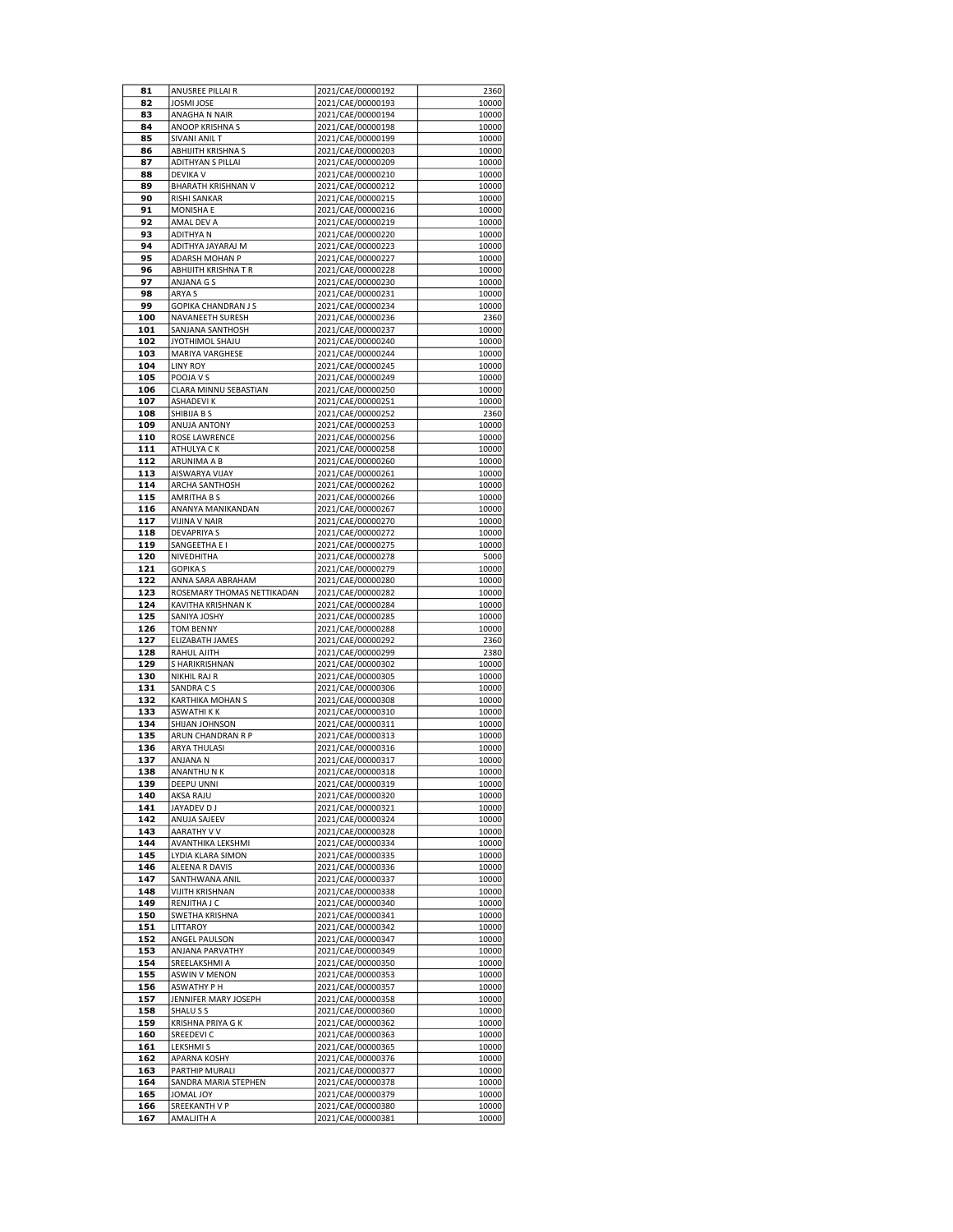| 168 | MEERALEKSHMI R           | 2021/CAE/00000383 | 10000 |
|-----|--------------------------|-------------------|-------|
| 169 | ASWINTH G CHANDRAN       | 2021/CAE/00000385 | 10000 |
| 170 | <b>PRANAV M</b>          | 2021/CAE/00000386 | 10000 |
| 171 | LIN MARIYA THOMAS        | 2021/CAE/00000392 | 10000 |
| 172 | ARAVIND J KURUP          | 2021/CAE/00000393 | 10000 |
| 173 | <b>HRISHIKESH R</b>      | 2021/CAE/00000398 | 10000 |
| 174 | AKSHAYA J SUBHASH        | 2021/CAE/00000399 | 10000 |
| 175 | ANJANA DILEEP            | 2021/CAE/00000401 | 10000 |
| 176 | ANJU E THOMAS            | 2021/CAE/00000405 | 10000 |
| 177 |                          |                   | 10000 |
|     | <b>MEERA ISWAR</b>       | 2021/CAE/00000406 |       |
| 178 | ARYA R KRISHNAN          | 2021/CAE/00000407 | 10000 |
| 179 | <b>ASWATHY S M</b>       | 2021/CAE/00000410 | 10000 |
| 180 | SANJANA S ISAAC          | 2021/CAE/00000412 | 10000 |
| 181 | ARYAKB                   | 2021/CAE/00000414 | 10000 |
| 182 | <b>NIRMAL E</b>          | 2021/CAE/00000416 | 10000 |
| 183 | JOYAL ABRAHAM            | 2021/CAE/00000422 | 10000 |
| 184 | <b>GAYATHRIC</b>         | 2021/CAE/00000424 | 10000 |
| 185 | KRISHNAPRASAD A K        | 2021/CAE/00000427 | 10000 |
| 186 | K A GANESH KUMAR         | 2021/CAE/00000428 | 10000 |
| 187 | ANAND A                  | 2021/CAE/00000431 | 10000 |
| 188 | NIKHITHA                 | 2021/CAE/00000432 | 10000 |
| 189 | ANANYA B R               | 2021/CAE/00000433 | 10000 |
| 190 | SIDHARTH T R             | 2021/CAE/00000437 | 10000 |
| 191 | <b>GOWRI NANDA S</b>     | 2021/CAE/00000439 | 10000 |
| 192 | VISHNU GOPALAKRISHNAN    | 2021/CAE/00000440 | 10000 |
|     |                          |                   |       |
| 193 | ANTO GEORGE              | 2021/CAE/00000444 | 10000 |
| 194 | ANJITHA M                | 2021/CAE/00000452 | 10000 |
| 195 | <b>ALBIN MATHEW</b>      | 2021/CAE/00000453 | 10000 |
| 196 | <b>ADITHYA S NAIR</b>    | 2021/CAE/00000457 | 10000 |
| 197 | AJAY EMMANUEL JOSEPH     | 2021/CAE/00000471 | 10000 |
| 198 | <b>KRISHNENDHUK</b>      | 2021/CAE/00000475 | 10000 |
| 199 | <b>KRISHNAPRIYA K</b>    | 2021/CAE/00000478 | 10000 |
| 200 | ANJALI SREEKUMAR         | 2021/CAE/00000479 | 10000 |
| 201 | <b>RIS MARIA ROY</b>     | 2021/CAE/00000480 | 10000 |
| 202 | <b>ANANTHAN S S</b>      | 2021/CAE/00000483 | 10000 |
| 203 | <b>APARNAK</b>           | 2021/CAE/00000488 | 10000 |
| 204 | <b>VYSHNAVI PRASANTH</b> | 2021/CAE/00000489 | 10000 |
| 205 | ASHWIN R                 | 2021/CAE/00000491 | 10000 |
| 206 | APARNA JOSE              | 2021/CAE/00000502 | 10000 |
| 207 | <b>GLORIA MATHEW</b>     | 2021/CAE/00000512 | 10000 |
|     |                          |                   |       |
| 208 | PARVATHY S PANICKER      | 2021/CAE/00000513 | 10000 |
| 209 | <b>NANDANA P</b>         | 2021/CAE/00000516 | 10000 |
| 210 | KEERTHANA PRASAD         | 2021/CAE/00000520 | 10000 |
| 211 | <b>SRUTHIN</b>           | 2021/CAE/00000525 | 10000 |
| 212 | AKHIL SM                 | 2021/CAE/00000529 | 10000 |
| 213 | VARSHA C                 | 2021/CAE/00000530 | 10000 |
| 214 | <b>RIYA SAIMON</b>       | 2021/CAE/00000533 | 10000 |
| 215 | ANETT SHAJU              | 2021/CAE/00000536 | 10000 |
| 216 | <b>NANDANAS</b>          | 2021/CAE/00000540 | 10000 |
| 217 | ATHUL A R                | 2021/CAE/00000545 | 10000 |
| 218 | NIVEDYA B J              | 2021/CAE/00000546 | 10000 |
| 219 | RITHUL RAJ K             | 2021/CAE/00000549 | 2500  |
| 220 | <b>GOUTHAMI P R</b>      | 2021/CAE/00000555 | 10000 |
| 221 | ARUN ARAVIND             | 2021/CAE/00000556 | 10000 |
| 222 | KARTHIKA RAJESH          | 2021/CAE/00000557 | 10000 |
| 223 | <b>ACHUTHAN S NAIR</b>   |                   |       |
|     |                          | 2021/CAE/00000562 | 10000 |
| 224 | AMRUTHA PRAKASH          | 2021/CAE/00000563 | 10000 |
| 225 | MISHAEL JOSEPH           | 2021/CAE/00000567 | 10000 |
| 226 | <b>BINI BABU</b>         | 2021/CAE/00000568 | 10000 |
| 227 | <b>ABHINA VARGHESE</b>   | 2021/CAE/00000569 | 10000 |
| 228 | ANJALY H KRISHNA         | 2021/CAE/00000580 | 10000 |
| 229 | <b>VAISHNAVI S P</b>     | 2021/CAE/00000582 | 10000 |
| 230 | MATHEW PTHERMADAM        | 2021/CAE/00000586 | 8000  |
| 231 | DONA BIJU                | 2021/CAE/00000594 | 10000 |
| 232 | SREEPRIYA V V            | 2021/CAE/00000598 | 10000 |
| 233 | ANJANA BAIJU             | 2021/CAE/00000601 | 10000 |
| 234 | <b>MERIN MATHEW</b>      | 2021/CAE/00000604 | 10000 |
| 235 | ATHULYA M                | 2021/CAE/00000605 | 10000 |
| 236 | <b>ASWINI K</b>          | 2021/CAE/00000608 | 10000 |
| 237 | VISHNU V                 | 2021/CAE/00000609 | 10000 |
|     |                          |                   |       |
| 238 | SREEHARI KV              | 2021/CAE/00000610 | 10000 |
| 239 | <b>DEVISREE S</b>        | 2021/CAE/00000614 | 10000 |
| 240 | REMYA KRISHNA            | 2021/CAE/00000615 | 10000 |
| 241 | <b>ATHUL A</b>           | 2021/CAE/00000616 | 10000 |
| 242 | DIVYA KRISHNA            | 2021/CAE/00000620 | 10000 |
| 243 | ANADYA G MENON           | 2021/CAE/00000621 | 10000 |
| 244 | <b>NEHA ANIL</b>         | 2021/CAE/00000622 | 10000 |
| 245 | <b>GAYATHRI M MENON</b>  | 2021/CAE/00000624 | 10000 |
| 246 | DEVIKA V R               | 2021/CAE/00000627 | 10000 |
| 247 | ARYA B                   | 2021/CAE/00000630 | 10000 |
| 248 | ARUNIMA M                | 2021/CAE/00000631 | 10000 |
| 249 | BEVAN JOHN BENNY         | 2021/CAE/00000637 | 10000 |
|     |                          |                   |       |
| 250 | JOHNSON MATHEW           | 2021/CAE/00000643 | 10000 |
| 251 | MEGHA S                  | 2021/CAE/00000644 | 10000 |
| 252 | KALYANI PRASAD           | 2021/CAE/00000645 | 10000 |
| 253 | <b>NANDANA B S</b>       | 2021/CAE/00000648 | 10000 |
| 254 | AMY ANN MARY             | 2021/CAE/00000653 | 10000 |